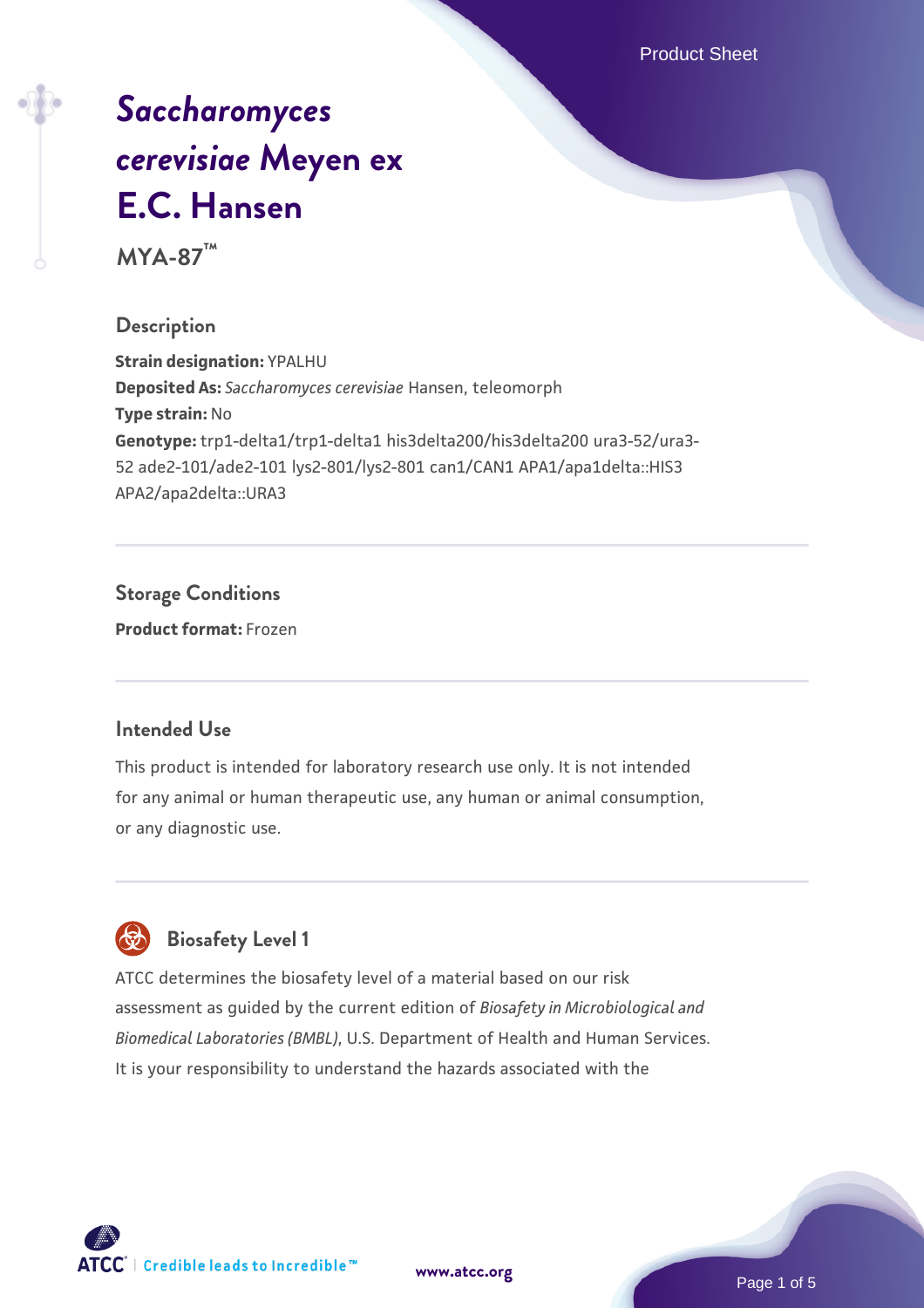#### **[Saccharomyces cerevisiae](https://www.atcc.org/products/mya-87)** [Meyen ex E.C. Hansen](https://www.atcc.org/products/mya-87) **MYA-87**

material per your organization's policies and procedures as well as any other applicable regulations as enforced by your local or national agencies.

ATCC highly recommends that appropriate personal protective equipment is always used when handling vials. For cultures that require storage in liquid nitrogen, it is important to note that some vials may leak when submersed in liquid nitrogen and will slowly fill with liquid nitrogen. Upon thawing, the conversion of the liquid nitrogen back to its gas phase may result in the vial exploding or blowing off its cap with dangerous force creating flying debris. Unless necessary, ATCC recommends that these cultures be stored in the vapor phase of liquid nitrogen rather than submersed in liquid nitrogen.

#### **Certificate of Analysis**

For batch-specific test results, refer to the applicable certificate of analysis that can be found at www.atcc.org.

#### **Growth Conditions**

**Medium:**  [ATCC Medium 1245: YEPD](https://www.atcc.org/-/media/product-assets/documents/microbial-media-formulations/1/2/4/5/atcc-medium-1245.pdf?rev=705ca55d1b6f490a808a965d5c072196) **Temperature:** 25°C

#### **Material Citation**

If use of this material results in a scientific publication, please cite the material in the following manner: *Saccharomyces cerevisiae* Meyen ex E.C. Hansen (ATCC MYA-87)



**[www.atcc.org](http://www.atcc.org)**

Page 2 of 5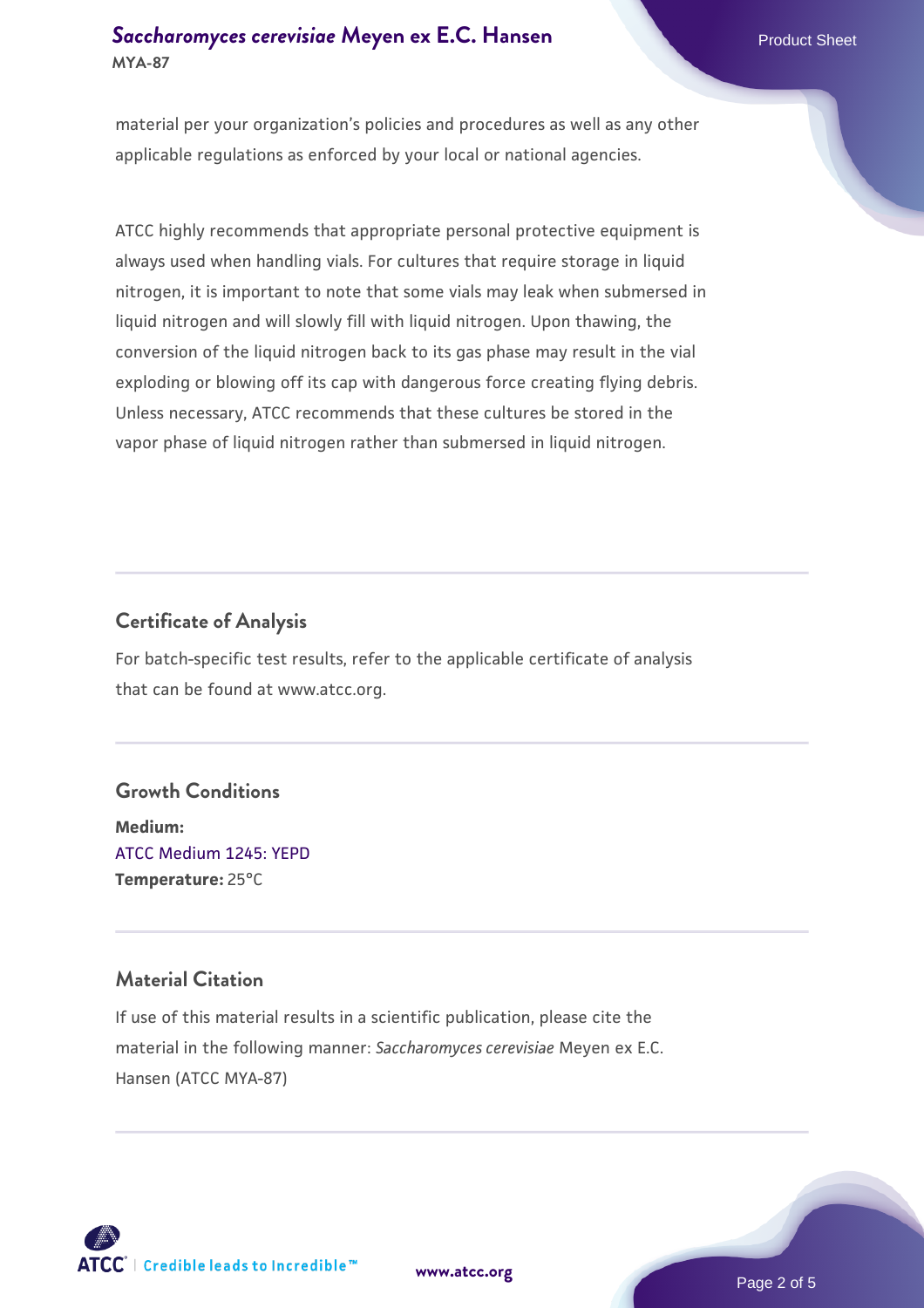## **[Saccharomyces cerevisiae](https://www.atcc.org/products/mya-87)** [Meyen ex E.C. Hansen](https://www.atcc.org/products/mya-87)

**MYA-87**

#### **References**

References and other information relating to this material are available at www.atcc.org.

#### **Warranty**

The product is provided 'AS IS' and the viability of ATCC® products is warranted for 30 days from the date of shipment, provided that the customer has stored and handled the product according to the information included on the product information sheet, website, and Certificate of Analysis. For living cultures, ATCC lists the media formulation and reagents that have been found to be effective for the product. While other unspecified media and reagents may also produce satisfactory results, a change in the ATCC and/or depositor-recommended protocols may affect the recovery, growth, and/or function of the product. If an alternative medium formulation or reagent is used, the ATCC warranty for viability is no longer valid. Except as expressly set forth herein, no other warranties of any kind are provided, express or implied, including, but not limited to, any implied warranties of merchantability, fitness for a particular purpose, manufacture according to cGMP standards, typicality, safety, accuracy, and/or noninfringement.

#### **Disclaimers**

This product is intended for laboratory research use only. It is not intended for any animal or human therapeutic use, any human or animal consumption, or any diagnostic use. Any proposed commercial use is prohibited without a license from ATCC.

While ATCC uses reasonable efforts to include accurate and up-to-date information on this product sheet, ATCC makes no warranties or representations as to its accuracy. Citations from scientific literature and

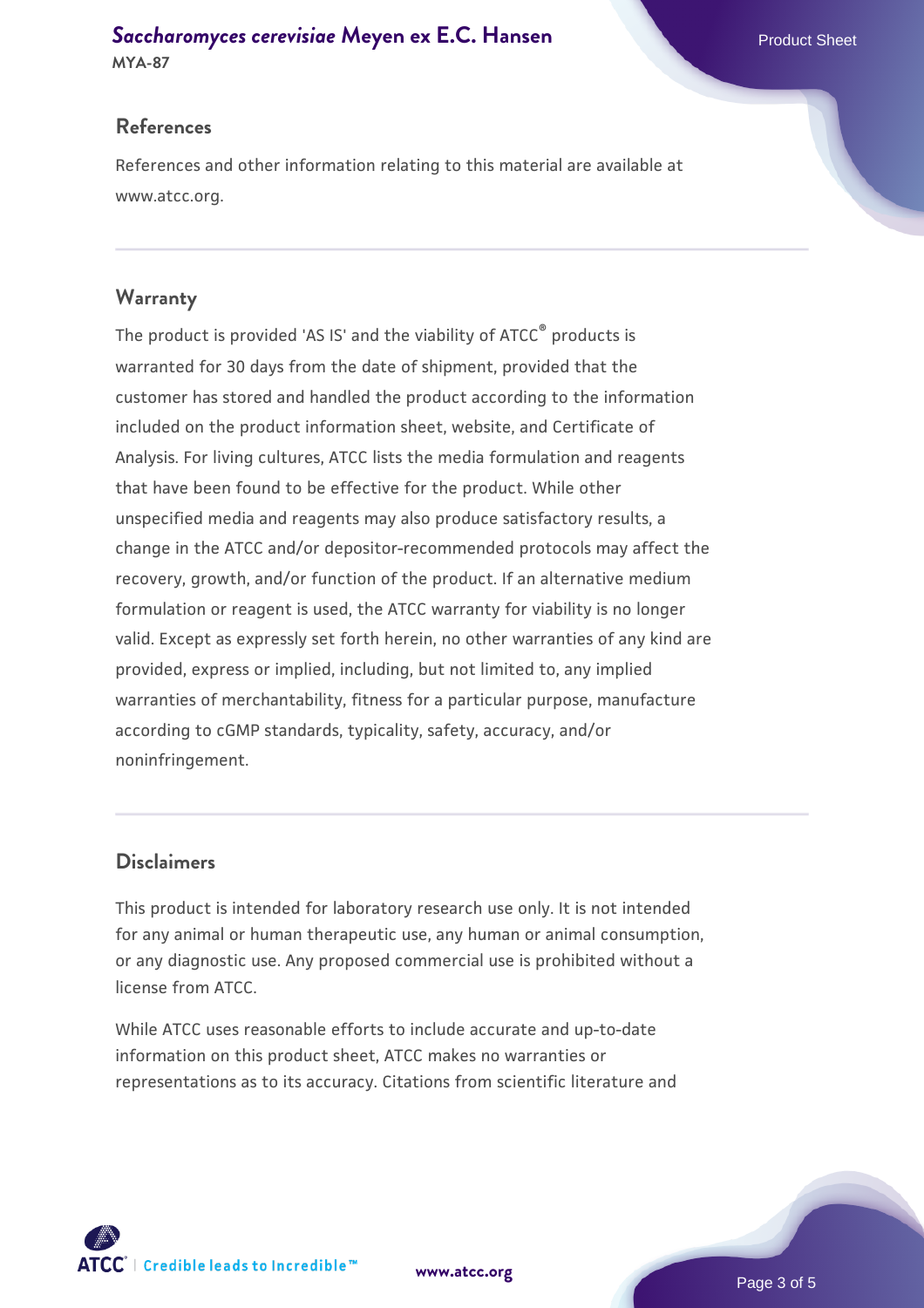#### **[Saccharomyces cerevisiae](https://www.atcc.org/products/mya-87)** [Meyen ex E.C. Hansen](https://www.atcc.org/products/mya-87) **MYA-87**

patents are provided for informational purposes only. ATCC does not warrant that such information has been confirmed to be accurate or complete and the customer bears the sole responsibility of confirming the accuracy and completeness of any such information.

This product is sent on the condition that the customer is responsible for and assumes all risk and responsibility in connection with the receipt, handling, storage, disposal, and use of the ATCC product including without limitation taking all appropriate safety and handling precautions to minimize health or environmental risk. As a condition of receiving the material, the customer agrees that any activity undertaken with the ATCC product and any progeny or modifications will be conducted in compliance with all applicable laws, regulations, and guidelines. This product is provided 'AS IS' with no representations or warranties whatsoever except as expressly set forth herein and in no event shall ATCC, its parents, subsidiaries, directors, officers, agents, employees, assigns, successors, and affiliates be liable for indirect, special, incidental, or consequential damages of any kind in connection with or arising out of the customer's use of the product. While reasonable effort is made to ensure authenticity and reliability of materials on deposit, ATCC is not liable for damages arising from the misidentification or misrepresentation of such materials.

Please see the material transfer agreement (MTA) for further details regarding the use of this product. The MTA is available at www.atcc.org.

#### **Copyright and Trademark Information**

© ATCC 2021. All rights reserved. ATCC is a registered trademark of the American Type Culture Collection.

#### **Revision**

This information on this document was last updated on 2021-05-20



**[www.atcc.org](http://www.atcc.org)**